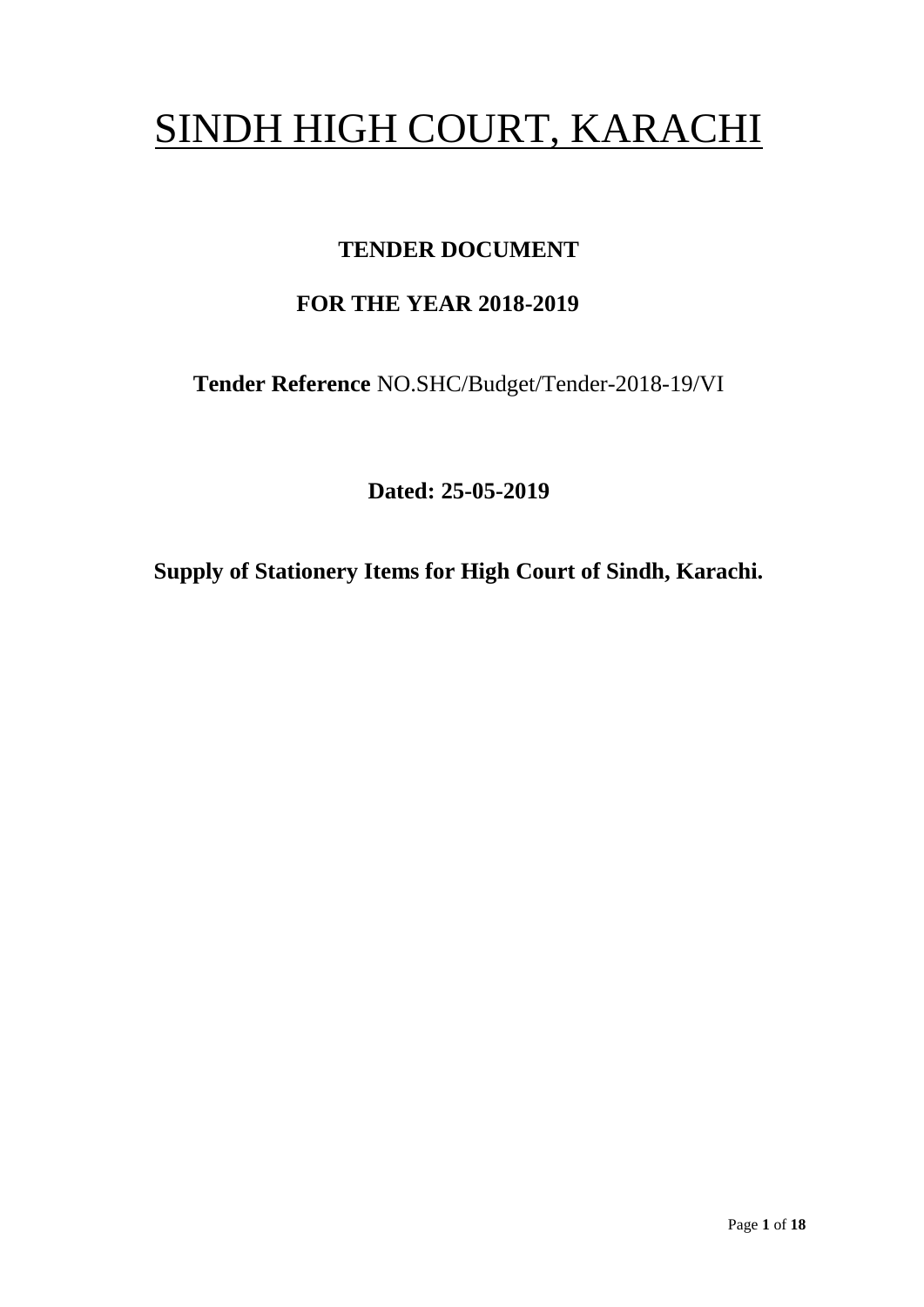## **Contents**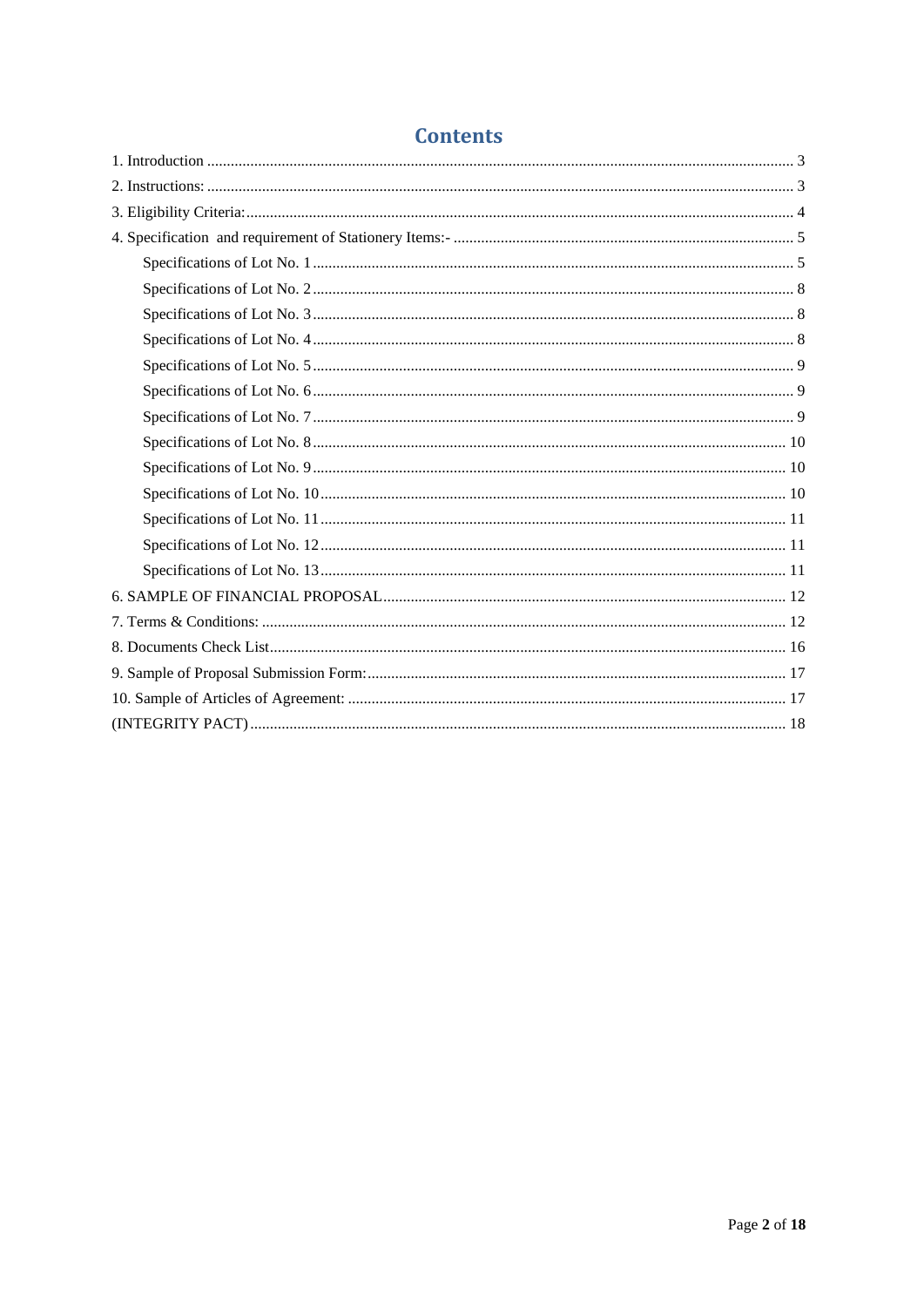### <span id="page-2-0"></span>**1. Introduction**

Dear Tenderer:

The **SINDH HIGH COURT (SHC)** is the highest judicial institution of the province of [Sindh.](https://en.wikipedia.org/wiki/Sindh) We are interested to purchase **Stationery Items for High Court of Sindh, Principal Seat, Karachi, on Lot wise basis,** as mentioned in tender document, from your esteemed firm / agency. SHC reserves the right to increase/ decrease the quantities as per requirement in the light of availability of funds, as per rules.

#### <span id="page-2-1"></span>**2. Instructions:**

- (a) The Sindh High Court, Karachi (SHC) expects that aspirant vendors should furnish all the required documents to ensure a transparent and genuine presentation. Therefore, it is necessary to fill in the Tender document meticulously and sign & stamp each and every page. **Moreover, attach required supporting documents according to the requirement**.
- (b) It is of utmost important to fill in the Tender Form in writing in ink or type. Do not leave any column/item blank. **If you want to leave the item/column un-answered please, write "Doesn't Apply/Doesn't Arise**'. If you need more space please attach a paper & clearly mention item/column name or number etc. that referred the column/item of the Tender Form.
- (c) The **last date to submit the Tender Document, separate technical & financial proposals in sealed envelopes is 10<sup>th</sup> June, 2019,** in the Office of the Director General (Finance & Accounts), Sindh High Court, Karachi, as reflected in Tender Notice.
- (d) **Bid Security of 2 % of total quoted amount of all items** will be deposited along with Tender Document in shape of BID SECURITY FORM/ PAY ORDER/ BANK DRAFT as reflected in tender notice.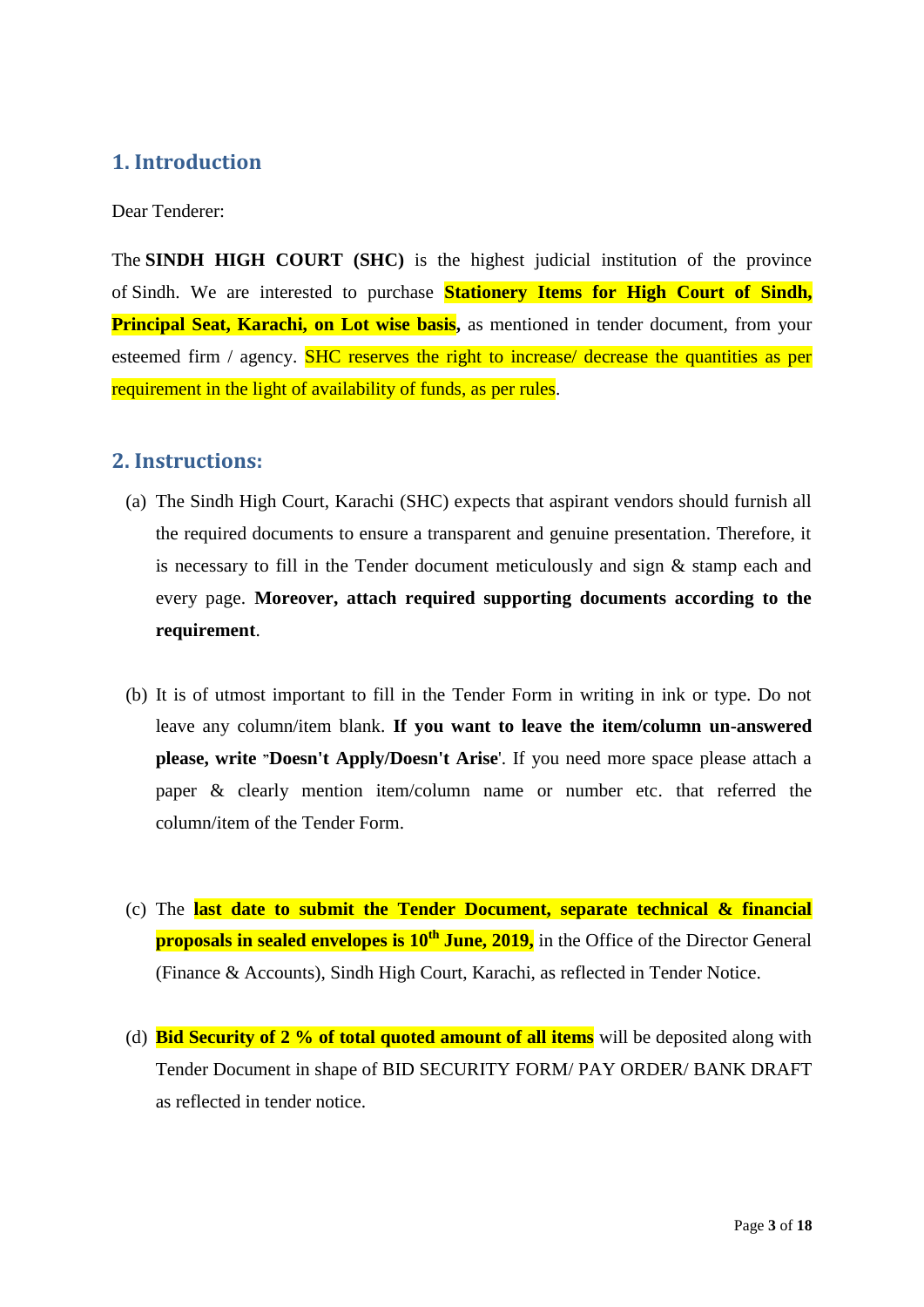# <span id="page-3-0"></span>**3. Eligibility Criteria:**

| S.No.          | <b>Eligibility Criteria</b>                                                                                                                                                                                             | Requirement |
|----------------|-------------------------------------------------------------------------------------------------------------------------------------------------------------------------------------------------------------------------|-------------|
| $\mathbf{1}$   | Profile of company/firm along with relevant documents                                                                                                                                                                   | Mandatory   |
| $\overline{2}$ | Relevant Tax Registration Certificates (copies required)                                                                                                                                                                | Mandatory   |
| 3              | Copies of at least three (03) purchase orders of similar nature during the<br>last three years along with Completion Certificate for the work completed<br>or any other relevant proof of experience of similar nature. | Mandatory   |
| $\overline{4}$ | Undertaking on judicial stamp paper that firm has never been blacklisted<br>by any government semi government, autonomous and stated owned<br>organization.                                                             | Mandatory   |
| 5              | Average Financial turnover of at least Rs. 0.5 million per annum during<br>the last three years. (financial statement or bank statement or both are<br>required)                                                        | Mandatory   |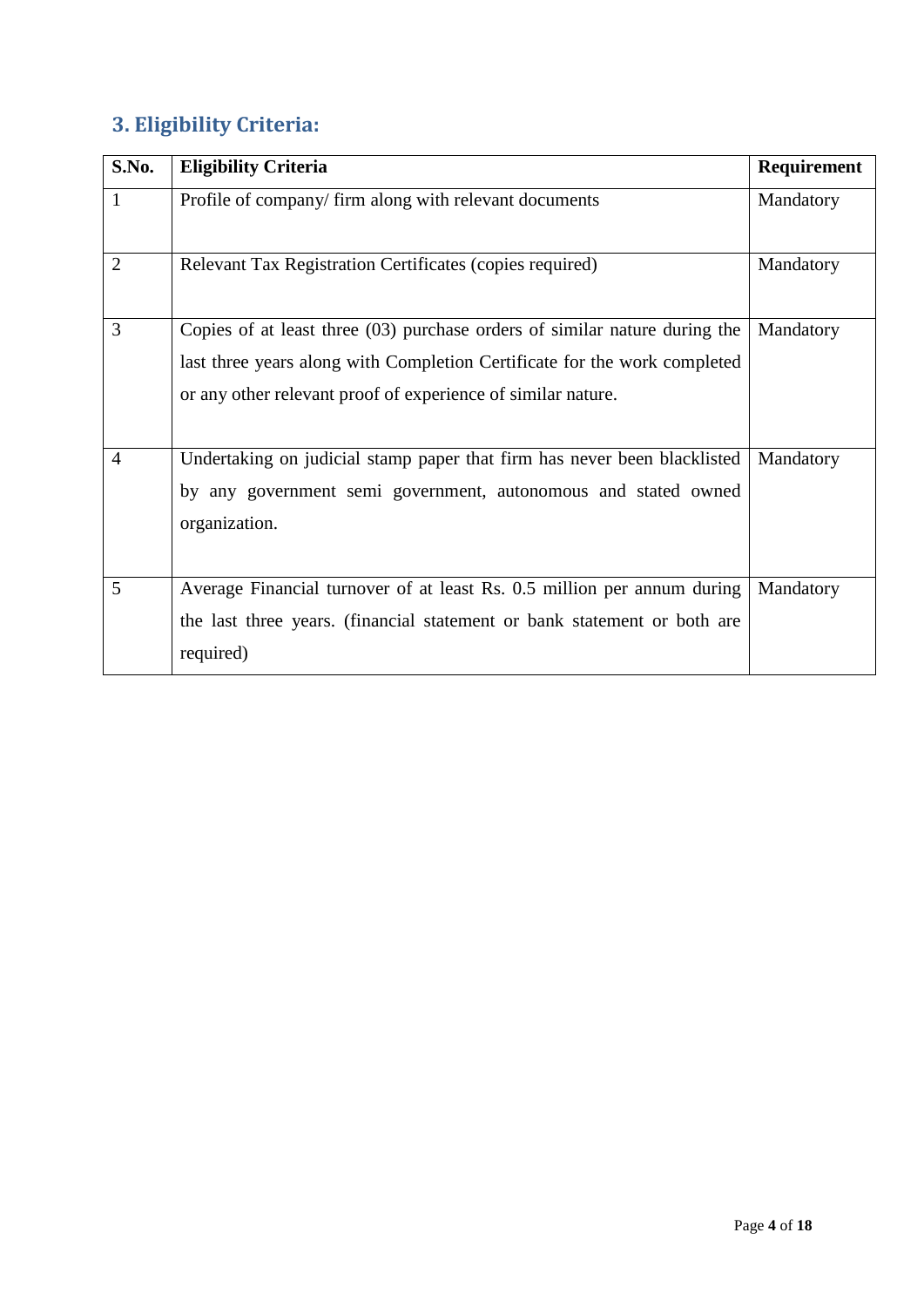# <span id="page-4-0"></span>**4. Specification and requirement of Stationery Items:-**

<span id="page-4-1"></span>

| Sr.            | <b>ITEM NAME</b>                   | SPECIFICATION /                                                   | <b>REQUIRED QUANTITY</b> |                 |  |
|----------------|------------------------------------|-------------------------------------------------------------------|--------------------------|-----------------|--|
| <b>Nos</b>     |                                    | <b>BRAND</b> /                                                    |                          |                 |  |
|                |                                    | <b>MEASUREMENT</b>                                                |                          |                 |  |
| $\mathbf{1}$   | <b>BINDER CLIP</b>                 | (LARGE SIZE) - NO.                                                | 24                       | DOZENS /        |  |
|                | (LARGE SIZE)                       | 977112 1-5/8" WITH                                                |                          | <b>PKTS</b>     |  |
|                |                                    | <b>BRAND: DIAMOND-</b>                                            |                          | Per packet in   |  |
|                |                                    | (MADE IN CHINA)                                                   |                          | dozen           |  |
| 2              | <b>BINDER CLIP</b>                 | 32 MM - DIAMOND -                                                 | $-DO -$                  | $-DO -$         |  |
|                | (MEDIUM SIZE)                      | (MADE IN CHINA)                                                   |                          |                 |  |
| 3              | <b>BINDER CLIP</b>                 | $(SMALL SIZE) - 1"$                                               | $- DO -$                 | $- DO -$        |  |
|                |                                    | WIDTH - DIAMOND -                                                 |                          |                 |  |
|                |                                    | (MADE IN CHINA)                                                   |                          |                 |  |
| $\overline{4}$ | <b>BOX FILE IN</b>                 | <b>COLOR: BLACK &amp;</b>                                         | 24                       | PCS.            |  |
|                | <b>PLASTIC</b>                     | <b>GREEN (CHINA</b>                                               |                          |                 |  |
|                |                                    | MADE)                                                             |                          |                 |  |
| 5              | <b>CLOTH TAPE</b>                  | <b>HALF INCHES</b>                                                | 24                       | PCS.            |  |
| 6              | (HALF INCH)<br><b>DOUBLE PUNCH</b> | (NEWLY ITEM)<br><b>BRAND KW-triO®</b>                             | 144                      | <b>PCS</b>      |  |
|                | <b>MACHINE</b>                     | 09880 (small size)                                                |                          |                 |  |
| 7              | <b>DUSTBIN</b>                     |                                                                   | 72                       | <b>DUSTBINS</b> |  |
|                |                                    | RADIUS $-10\frac{1}{2}$ height:<br>$13\frac{1}{2}$ (LARGE SIZE) – |                          |                 |  |
|                |                                    | <b>LOCAL MADE</b>                                                 |                          |                 |  |
| 8              | <b>DUSTBIN</b>                     | RADIUS - 10 HEIGHT:                                               | 288                      | <b>DUSTBINS</b> |  |
|                |                                    | 9 (SMALL SIZE) -                                                  |                          |                 |  |
|                |                                    | <b>LOCAL MADE</b>                                                 |                          |                 |  |
| 9              | <b>FILE WRAPPER</b>                | <b>LOCAL MADE AS PER</b>                                          | 2000                     | <b>WRAPPERS</b> |  |
|                |                                    | <b>SAMPLE</b>                                                     |                          |                 |  |
| 10             | <b>FLAG GENERAL</b>                | <b>LOCAL MADE (PER</b>                                            | 200                      | <b>PACKETS</b>  |  |
|                | (COLOUR)                           | PACKET CONTAINS                                                   |                          |                 |  |
|                |                                    | 500 FLAGS)                                                        |                          |                 |  |
| 11             | <b>GUM BOTTLE</b>                  | ADX (52) ML 50                                                    | 288                      | <b>PCS</b>      |  |
|                |                                    | <b>GRAM</b>                                                       |                          |                 |  |
| 12             | <b>GUM STICK</b>                   | AMOS 8 GRAM                                                       | 600                      | <b>PCS</b>      |  |
|                |                                    | <b>SMALL</b>                                                      |                          |                 |  |
|                |                                    | Or equivalent standard                                            |                          |                 |  |
| 13             | <b>HEAVY DUTY</b>                  | $(KW-trIO@) - No.$                                                | 12                       | <b>PCS</b>      |  |
|                | <b>STAPLE</b>                      | 050LC Brand                                                       |                          |                 |  |
|                | <b>MACHINE</b>                     | Or equivalent standard                                            |                          |                 |  |
|                |                                    |                                                                   |                          |                 |  |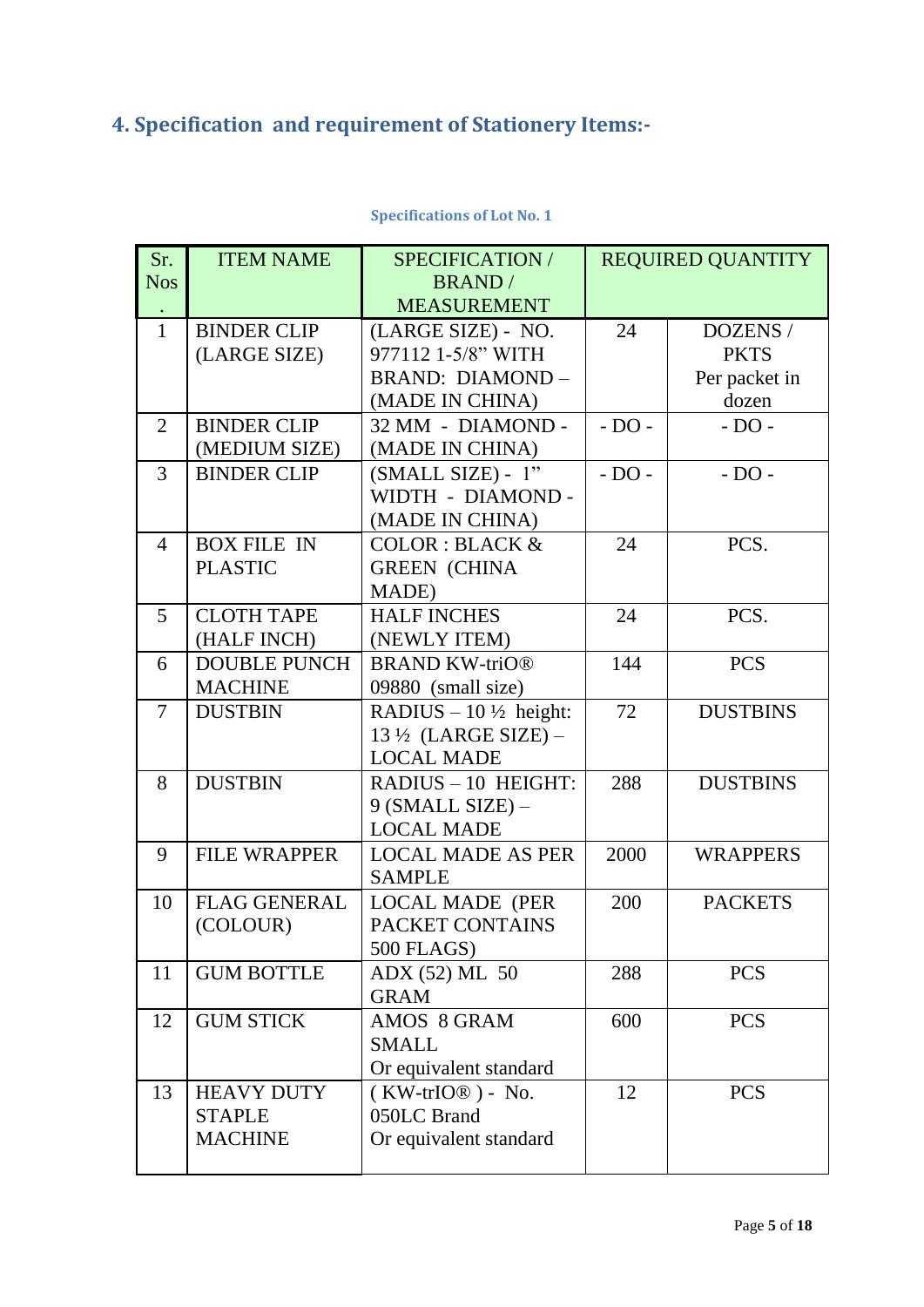| 14 | <b>HEAVY DUTY</b>    | $(KW-triO\mathbb{D})$ 23/17 - No. | 36  | <b>PCS</b>     |
|----|----------------------|-----------------------------------|-----|----------------|
|    | <b>STAPLE PIN</b>    | 0023H                             |     |                |
|    |                      | Or equivalent standard            |     |                |
| 15 | <b>HIGHLIGHTER</b>   | Pelikan <sup>®</sup> IN           | 840 | <b>PCS</b>     |
|    |                      | <b>DIFFERENT COLOUR</b>           |     |                |
|    |                      | $-$ YELLOW + GREEN +              |     |                |
|    |                      | $PINK + ORANGE$                   |     |                |
|    |                      | Or equivalent standard            |     |                |
| 16 | <b>HOLE PUNCH</b>    | <b>IRON LOCAL CHINA</b>           | 72  | <b>POKER</b>   |
|    | <b>MACHINE</b>       | MADE (AS PER                      |     |                |
|    | <b>SINGLE</b>        | SAMPLE)                           |     |                |
| 17 | <b>KNIFE</b>         | <b>CHINA MADE AS PER</b>          | 288 | <b>PCS</b>     |
|    |                      | <b>SAMPLE</b>                     |     |                |
| 18 | <b>MASKING TAPE</b>  | $(BROWN)$ 2 $\frac{1}{2}$ INCH)   | 60  | <b>PCS</b>     |
|    |                      | <b>PHONIX®</b>                    |     |                |
| 19 | <b>MASKING TAPE</b>  | <b>(TRANSPARENT 2 1/2)</b>        | 72  | <b>PCS</b>     |
|    |                      | <b>INCH) PHONIX®</b>              |     |                |
|    |                      | Or equivalent standard            |     |                |
| 20 | <b>MARKER</b>        | DOLLAR ® UM-2                     | 840 | <b>PCS</b>     |
|    | (PERMANENT)          | Or equivalent standard            |     |                |
| 21 | <b>PACKING PAPER</b> | LOCAL MADE - (3 feet              | 72  | <b>SHEETS</b>  |
|    | (BROWN SHEET)        | 11" X 2 feet 11"                  |     |                |
| 22 | <b>PAPER PIN</b>     | <b>GRASH®</b>                     | 720 | <b>PACKETS</b> |
|    | /OFFICIAL PIN        |                                   |     |                |
| 23 | <b>PAPER TAPE</b>    | CHINA MADE 1/2                    | 72  | <b>PCS</b>     |
|    | (HALF INCHES)        | (HALF) INCHES                     |     |                |
|    |                      | <b>OKASIA®</b>                    |     |                |
|    |                      | Or equivalent standard            |     |                |
| 24 | <b>PAPER TAPE</b>    | <b>CHINA MADE 2</b>               | 72  | <b>PCS</b>     |
|    | (TWO INCHES)         | (TWO) INCHES                      |     |                |
|    |                      | <b>OKASIA®</b>                    |     |                |
|    |                      | Or equivalent standard            |     |                |
| 25 | <b>PAPER TAPE</b>    | CHINA MADE 3                      | 72  | <b>PCS</b>     |
|    | (TWO INCHES)         | (THREE) INCHES                    |     |                |
|    |                      | <b>OKASIA®</b>                    |     |                |
|    |                      | Or equivalent standard            |     |                |
| 26 | <b>PAPER WEIGHT</b>  | <b>MARBLE PIECE</b>               | 144 | <b>PCS</b>     |
|    |                      | (LOCAL MADE) SIZE:                |     |                |
| 27 | PAPER CUTTER         | <b>CHINA MADE</b>                 | 288 | <b>PCS</b>     |
| 28 | PIN COUSIN           | <b>LOCAL CHINE MADE</b>           | 60  | <b>PCS</b>     |
|    |                      | (AS PER SAMPLE)                   |     |                |
| 29 | <b>POKER</b>         | (LOCAL MADE) AS                   | 288 | <b>POKERS</b>  |
|    | (WOODEN/             | PER FRIENDLY OF                   |     |                |
|    | <b>PLASTIC</b>       | <b>STAFFS OF JUDICIAL</b>         |     |                |
|    | <b>HANDEL</b> )      | <b>BRANCHES</b>                   |     |                |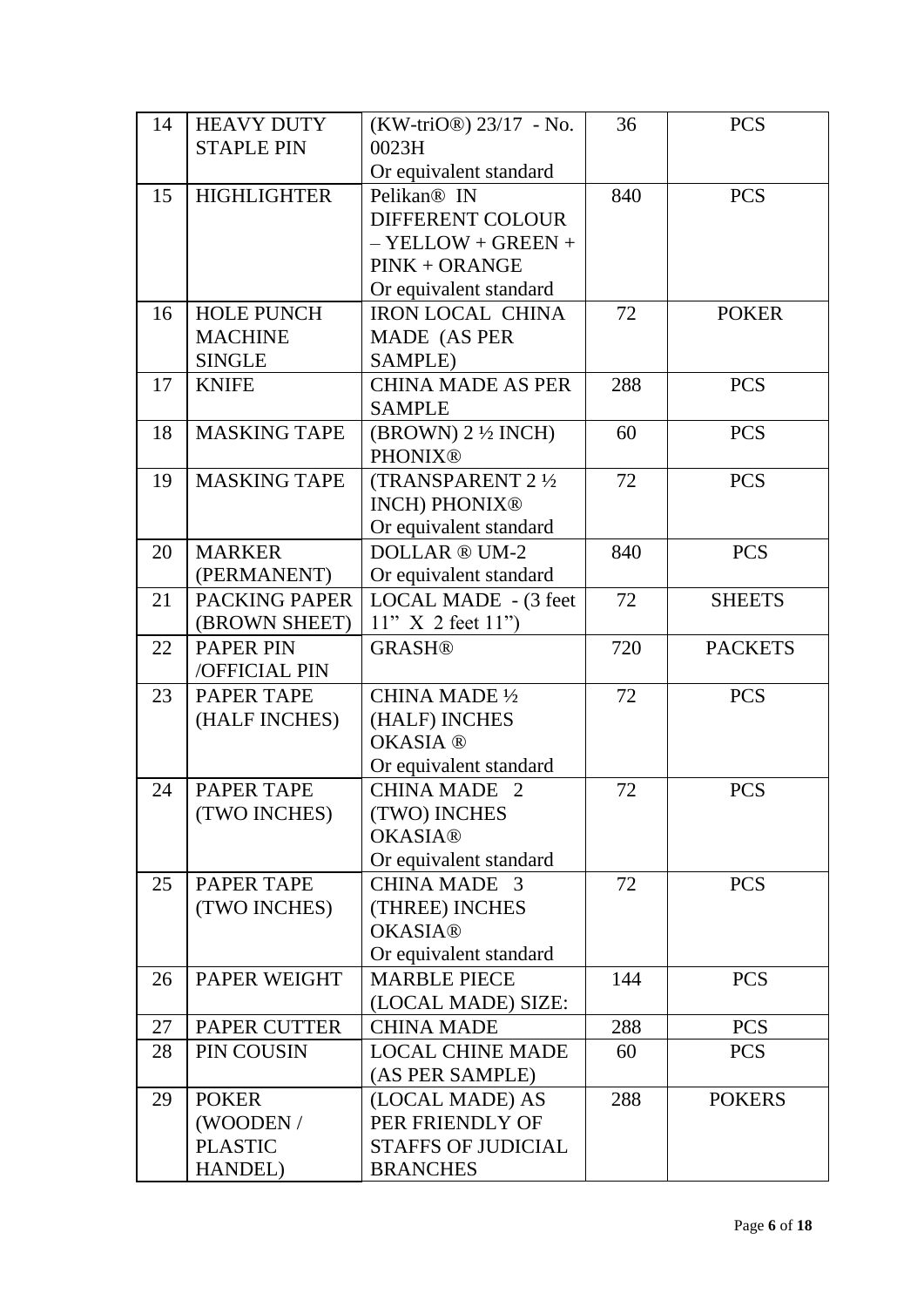| 30 | <b>RUBBER (FOR</b>   | <b>PELIKAN®</b>           | 288  | <b>PCS</b>    |
|----|----------------------|---------------------------|------|---------------|
|    | <b>USE OF</b>        | Or equivalent standard    |      |               |
|    | HON'BLE              |                           |      |               |
|    | <b>JUDGES</b> )      |                           |      |               |
| 31 | <b>RUBBER (FOR</b>   | DUX ®                     | 432  | <b>PCS</b>    |
|    | <b>USE OF STAFF)</b> | Or equivalent standard    |      |               |
| 32 | <b>SCALE STEEL</b>   | <b>LOCAL CHINA MADE</b>   | 144  | <b>SCALES</b> |
|    |                      | $(12$ INCHES)             |      |               |
| 33 | <b>SCISSOR</b>       | <b>JIALIYA No. 9007</b>   | 144  | <b>SCALES</b> |
|    |                      | (LOCAL CHINA              |      |               |
|    |                      | MADE)                     |      |               |
|    |                      | Or equivalent standard    |      |               |
| 34 | <b>SHARPNER</b>      | DUX (SILVER)              | 720  | <b>PCS</b>    |
|    |                      | Or equivalent standard    |      |               |
| 35 | <b>STAMP PAD</b>     | <b>BRAND: DOLLAR®</b>     | 288  | <b>PCS</b>    |
|    | (LARGE SIZE)         | <b>LOCAL MADE</b>         |      |               |
|    |                      | Or equivalent standard    |      |               |
| 36 | <b>STAMP PAD</b>     | <b>CRYSTAL (SMALL)</b>    | 144  | <b>PCS</b>    |
|    | (SMALL)              | <b>CLASSIC</b>            |      |               |
|    | <b>DOLLAR</b>        | Or equivalent standard    |      |               |
| 37 | <b>STAMP PAD INK</b> | CRYSTAL® 28.5 GM          | 360  | <b>PCS</b>    |
|    |                      | Or equivalent standard    |      |               |
| 38 | <b>STAPLER</b>       | (ELEGANT M-600)           | 432  | <b>PCS</b>    |
|    | <b>MACHINE</b>       | <b>STD</b>                |      |               |
|    |                      | Or equivalent standard    |      |               |
| 39 | <b>STAPLER PIN</b>   | (GRASH) MOST              | 4800 | <b>PCS</b>    |
|    |                      | <b>DEMANDED ARTICLE</b>   |      |               |
|    |                      | Or equivalent standard    |      |               |
| 40 | <b>STAPLER</b>       | $(KW-triO@)$ - No.        | 288  | <b>PCS</b>    |
|    | <b>REMOVER</b>       | 0508B                     |      |               |
| 41 | <b>STICKING</b>      | FLORENCE-                 | 288  | <b>PCS</b>    |
|    | <b>COLOUR FLAGS</b>  | <b>PRONOTI</b>            |      |               |
|    |                      | Or equivalent standard    |      |               |
| 42 | <b>STICKING</b>      | NON FLORENCE-             | 288  | <b>PCS</b>    |
|    | <b>COLOUR FLAGS</b>  | <b>PRONOTI</b>            |      |               |
|    |                      | Or equivalent standard    |      |               |
| 43 | TAG (SMALL)          | (MEDIUM SIZE) (AS         | 288  | <b>PCS</b>    |
|    |                      | PER SAMPLE)               |      |               |
| 44 | <b>THREAD BALL</b>   | AS PER SAMPLE             | 3600 | <b>BALLS</b>  |
|    |                      | <b>MOST DEMANDED</b>      |      |               |
|    |                      | <b>ARTICLE</b>            |      |               |
| 45 | <b>U-CLIP</b>        | <b>GRASH® 26MM NO.</b>    | 288  | <b>PCS</b>    |
|    |                      | 07007 (PER PKT)           |      |               |
|    |                      | <b>CONTAINS 100 PCS</b> ) |      |               |
|    |                      | Or equivalent standard    |      |               |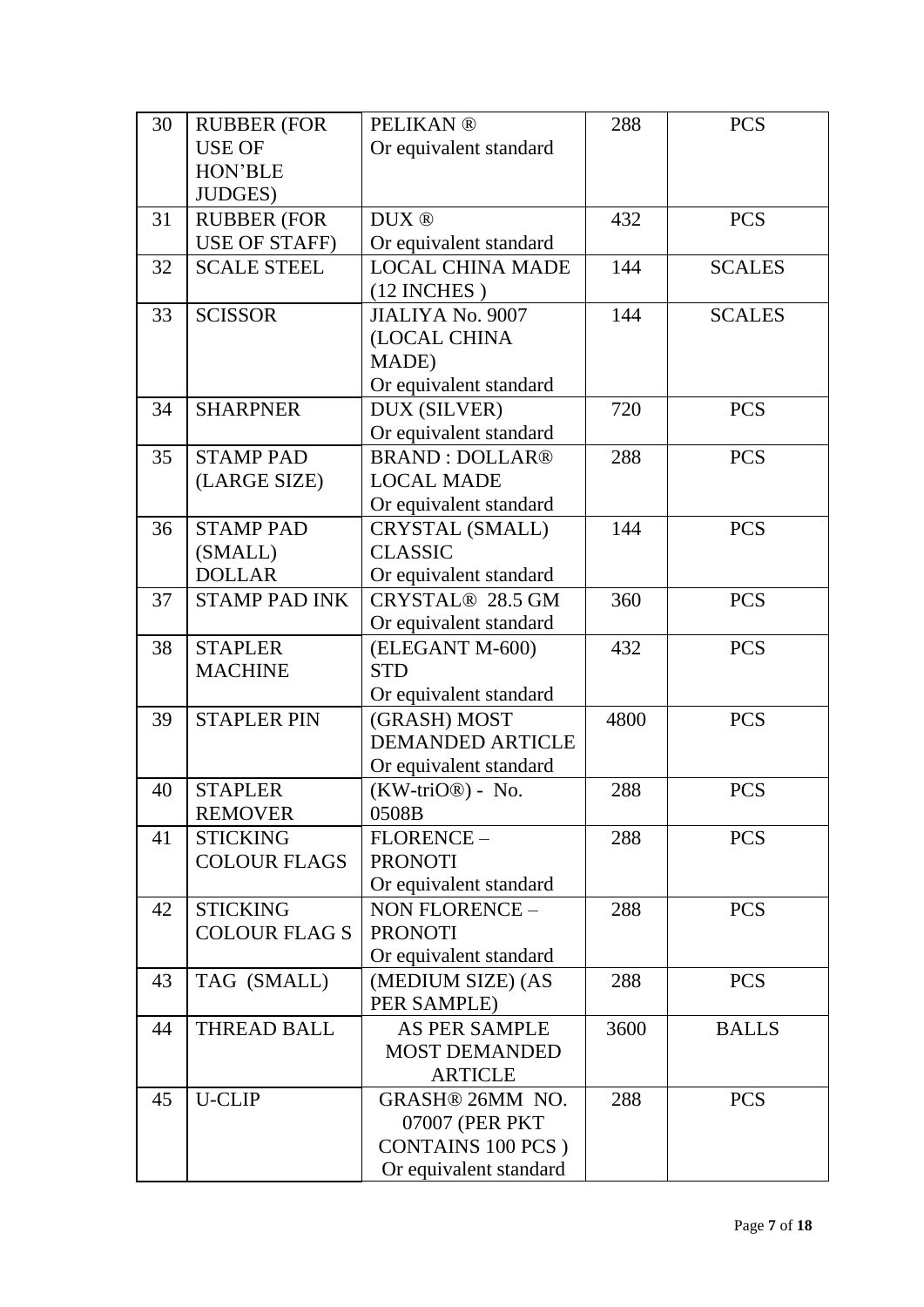| <b>WATER COUSIN</b> | <b>LOCAL CHINA MADE</b> | 144 | <b>PCS</b>    |
|---------------------|-------------------------|-----|---------------|
|                     | (AS PER SAMPLE)         |     |               |
| WHITTO/             | <b>DUX®</b>             | 864 | <b>PCS</b>    |
| <b>CORRECTION</b>   | Or equivalent standard  |     |               |
| <b>PEN</b>          |                         |     |               |
| <b>WRAPPER WITH</b> | (LOCAL MADE) AS         | 288 | <b>HARD</b>   |
| <b>HARD BOARD</b>   | <b>PER SAMPLE</b>       |     | <b>BOARDS</b> |

#### **Specifications of Lot No. 2**

<span id="page-7-0"></span>

| Sr.<br><b>Nos</b> | <b>ITEM NAME</b>                   | SPECIFICATION/<br><b>BRAND</b> /<br><b>MEASUREMENT</b>                                                                                           |      | <b>REQUIRED</b><br><b>QUANTITY</b> |
|-------------------|------------------------------------|--------------------------------------------------------------------------------------------------------------------------------------------------|------|------------------------------------|
|                   | <b>DUPLICATING</b><br><b>PAPER</b> | (PER RIM CONTAINS 400)<br>PAGES), LOCAL MADE<br>60 GRAMS<br>$(13\frac{1}{2}$ X $8\frac{1}{2})$ (FRIENDLY<br>FOR CYCLOSTYLING<br><b>MACHINE</b> ) | 1200 | <b>REAMS</b>                       |

#### **Specifications of Lot No. 3**

<span id="page-7-1"></span>

| Sr.        | <b>ITEM NAME</b>    | <b>SPECIFICATION / BRAND</b>                                                                      | <b>REQUIRED</b> |             |
|------------|---------------------|---------------------------------------------------------------------------------------------------|-----------------|-------------|
| <b>Nos</b> |                     | / MEASUREMENT                                                                                     | <b>QUANTITY</b> |             |
|            | <b>LEDGER PAPER</b> | 80 GRAMS (13½ X 8½)<br>PER RIM CONTAIN 100<br><b>SHEETS WRAPPED WITH</b><br><b>PLASTIC SHEET)</b> | 4000            | <b>RIMS</b> |

<span id="page-7-2"></span>

| Sr.<br>Nos | <b>ITEM NAME</b> | <b>SPECIFICATION / BRAND</b><br>/MEASUREMENT | <b>REQUIRED</b><br><b>QUANTITY</b> |             |
|------------|------------------|----------------------------------------------|------------------------------------|-------------|
|            | <b>PHOTOSTAT</b> | IK (Signature) TRUTONE                       | 1000                               | <b>RIMS</b> |
|            | PAPER (A-4       | Technology, 80 GRAMS                         |                                    |             |
|            | SIZE)            | Size: 21 x 29.7 cm (8½ x                     |                                    |             |
|            |                  | $(500$ sheets)<br>11/2                       |                                    |             |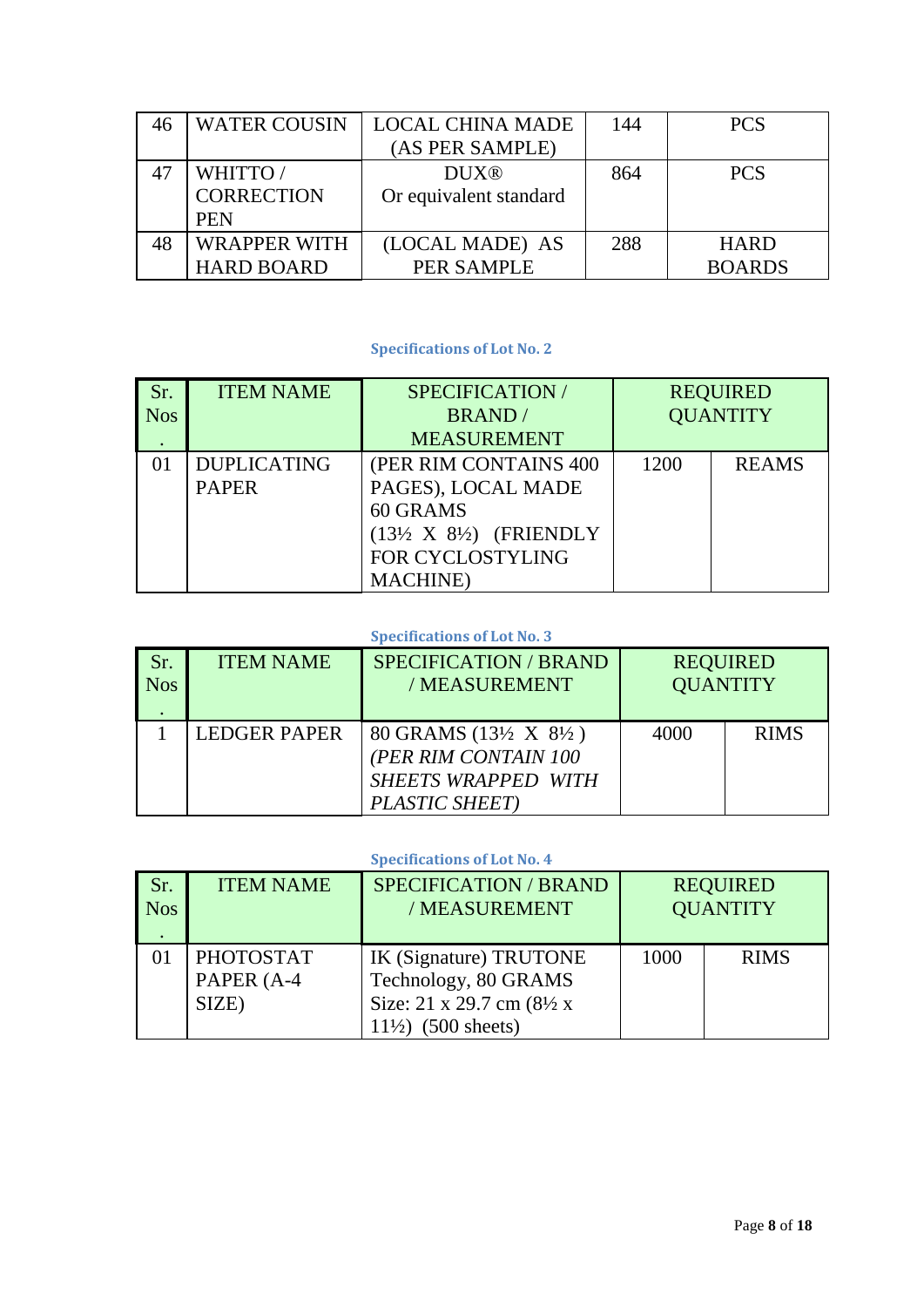#### <span id="page-8-0"></span>**Specifications of Lot No. 5** Sr. Nos . ITEM NAME SPECIFICATION / BRAND / MEASUREMENT REQUIRED **QUANTITY** 01 PHOTOSTAT PAPER (F4A) (PER RIM CONTAINS 500 SHEETS) IK COPY PAPER (MADE IN INDONESIA) 70 GRAMS SIZE: 216 x 343 mm (13½ X 8½ ) 4000 RIMS

#### **Specifications of Lot No. 6**

<span id="page-8-1"></span>

| Sr<br><b>Nos</b>            | <b>ITEM NAME</b> | <b>SPECIFICATION / BRAND /</b><br><b>MEASUREMENT</b> | <b>REQUIRED QUANTITY</b> |                    |
|-----------------------------|------------------|------------------------------------------------------|--------------------------|--------------------|
|                             | <b>ENVELOPE</b>  | (LARGE) (16 x 12)                                    | 10000                    | <b>ENVEVELOPES</b> |
|                             |                  | <b>OFFSET KRAFT 75 GRAMS</b>                         |                          |                    |
| $\mathcal{D}_{\mathcal{L}}$ | <b>ENVELOPE</b>  | $(MEDIUM)$ $(11 \times 5)$                           | 15000                    | <b>ENVEVELOPES</b> |
|                             | (MEDIUM)         | OFFSET KRAFT 75 GRAMS                                |                          |                    |
| 3                           | <b>ENVELOPE</b>  | $(SMALL)$ (9 x 4) OFFSET                             | 25000                    | <b>ENVEVELOPES</b> |
|                             | (SMALL)          | <b>KRAFT 75 GRAMS</b>                                |                          |                    |

<span id="page-8-2"></span>

| Sr.<br><b>Nos</b> | <b>ITEM NAME</b> | <b>SPECIFICATION / BRAND /</b><br><b>MEASUREMENT</b>              | <b>REQUIRED QUANTITY</b> |             |
|-------------------|------------------|-------------------------------------------------------------------|--------------------------|-------------|
| 1                 | <b>PEN</b>       | UNI-BALL EYE MICRO UB-<br>150 / UNI-BALL FINE<br><b>DELUX-177</b> | 3600                     | <b>PCS</b>  |
|                   |                  | $BLUE + BLACK + RED +$                                            |                          |             |
|                   |                  | <b>GREEN</b>                                                      |                          |             |
|                   |                  | Or equivalent standard                                            |                          |             |
| 2                 | <b>PEN</b>       | M&G (LEADER) STICK GEL                                            | 3600                     | <b>PCS</b>  |
|                   |                  | <b>PEN AGP10772</b>                                               |                          |             |
|                   |                  | $BLUE + BLACK + RED +$                                            |                          |             |
|                   |                  | <b>GREEN</b>                                                      |                          |             |
|                   |                  | Or equivalent standard                                            |                          |             |
| 3                 | <b>PEN</b>       | DOLLAR <sup>®</sup> Clipper                                       | 14400                    | <b>PENS</b> |
|                   | (GENERAL)        | Or equivalent standard                                            |                          |             |
| 4                 | <b>POINTER</b>   | DOLLAR <sup>®</sup> 0.3 COLOUR                                    | 720                      | <b>PCS</b>  |
|                   |                  | <b>BLACK+BLUE+ RED+</b>                                           |                          |             |
|                   |                  | <b>GREEN</b>                                                      |                          |             |
|                   |                  | Or equivalent standard                                            |                          |             |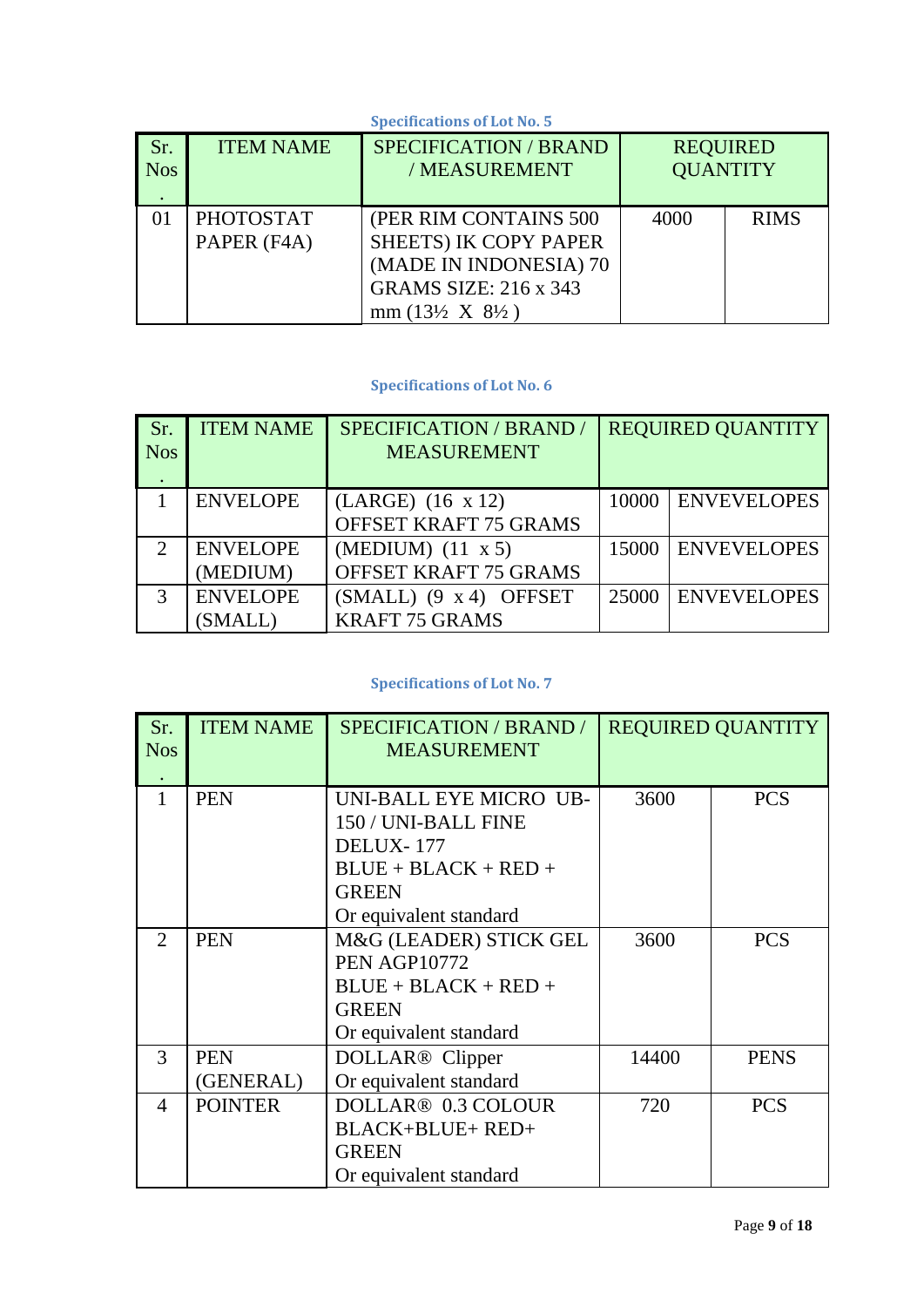#### **Specifications of Lot No. 8**

<span id="page-9-0"></span>

| Sr.<br><b>Nos</b>           | <b>ITEM NAME</b>  | SPECIFICATION / BRAND /<br><b>MEASUREMENT</b> |      | <b>REQUIRED</b><br><b>QUANTITY</b> |
|-----------------------------|-------------------|-----------------------------------------------|------|------------------------------------|
|                             | <b>PENCIAL</b>    | (FEBERCASTLE®) -                              | 1080 | pencils                            |
|                             | <b>RUBBER TIP</b> | Or equivalent standard                        |      |                                    |
| $\mathcal{D}_{\mathcal{L}}$ | PENCILE (FOR      | <b>GOLDFISH® - (FOR THE USE</b>               | 1080 | pencils                            |
|                             | STAFF)-           | OF STAFFS)                                    |      |                                    |
|                             | <b>GOLDFISH</b>   | Or equivalent standard                        |      |                                    |
| 3                           | <b>PENCIAL</b>    | PICCASSO® COLOUR : RED                        | 1080 | pencils                            |
|                             | <b>AUDIT</b>      | $+$ BLUE $+$ GREEN                            |      |                                    |
|                             |                   | Or equivalent standard                        |      |                                    |

#### **Specifications of Lot No. 9**

<span id="page-9-1"></span>

| Sr.<br><b>Nos</b>           | <b>ITEM NAME</b>   | SPECIFICATION / BRAND /<br><b>MEASUREMENT</b> |     | <b>REQUIRED</b><br><b>QUANTITY</b> |
|-----------------------------|--------------------|-----------------------------------------------|-----|------------------------------------|
|                             | <b>WRITING PAD</b> | PLANE OFFSET PAPER 80                         | 900 | <b>PADS</b>                        |
|                             | (LARGE)            | <b>GRAMS (50 SHEETS) LOCAL</b>                |     |                                    |
|                             |                    | <b>MADE AS PER SAMPLE</b>                     |     |                                    |
| $\mathcal{D}_{\mathcal{L}}$ | <b>WRITING PAD</b> | $- DO$ -                                      | 900 | <b>PADS</b>                        |
|                             | (MEDIUM)           |                                               |     |                                    |
| 3                           | <b>WRITING PAD</b> | $- DO -$                                      | 900 | <b>PADS</b>                        |
|                             | (SMALL)            |                                               |     |                                    |
|                             | <b>POCKET</b>      |                                               |     |                                    |

<span id="page-9-2"></span>

| Sr.<br><b>Nos</b> | <b>ITEM NAME</b> | SPECIFICATION / BRAND /<br><b>MEASUREMENT</b> |      | <b>REQUIRED</b><br><b>OUANTITY</b> |
|-------------------|------------------|-----------------------------------------------|------|------------------------------------|
|                   | POLY CLOTH       | SIZE: $(3)$ FEET $(8)$ INCHES X               | 2400 | <b>PCS</b>                         |
|                   | $(RED - GREEN -$ | $(3)$ FEET $(2)$ INCHES $(AS PER)$            |      |                                    |
|                   | BLUE)            | <b>SAMPLE</b> )                               |      |                                    |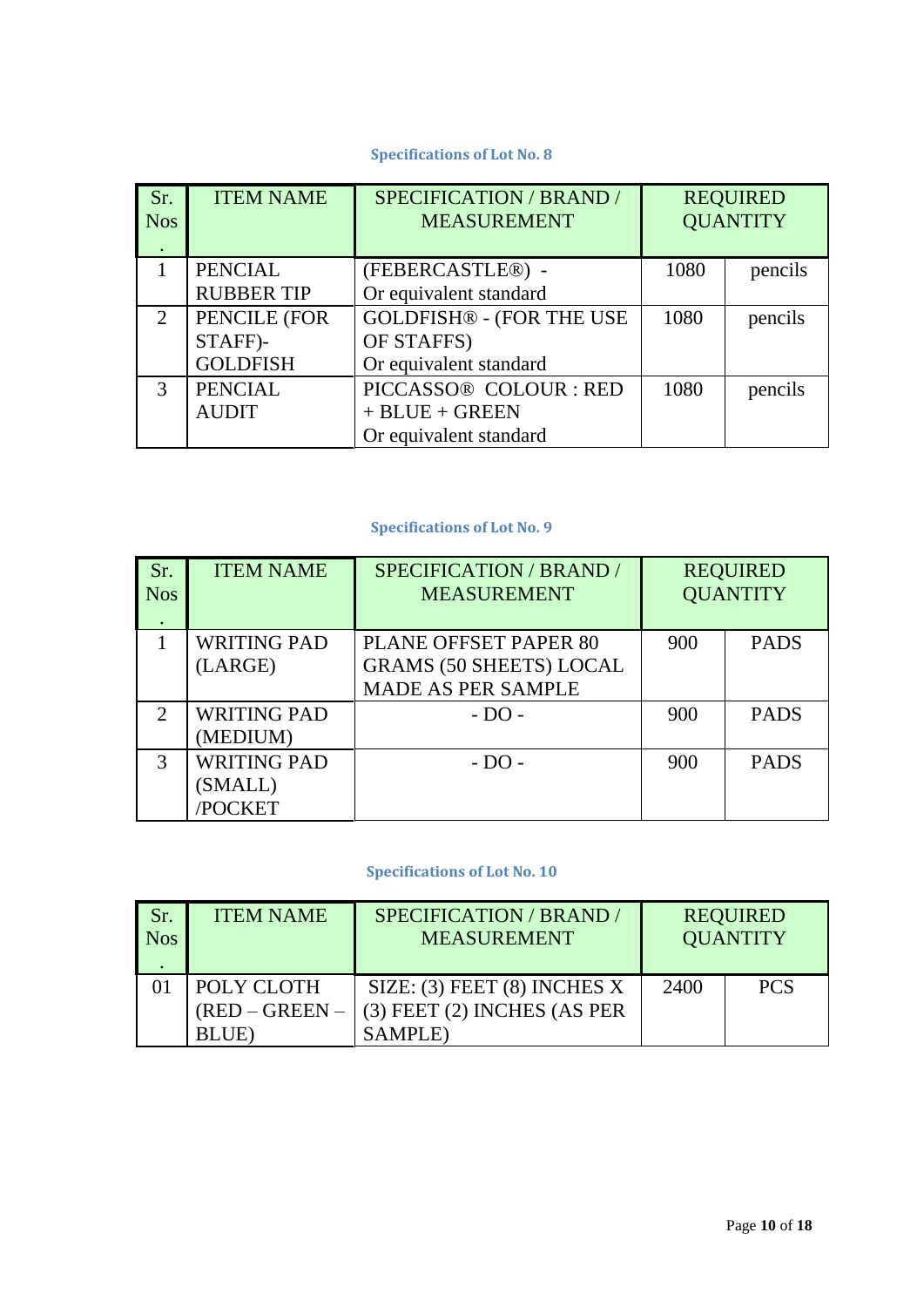#### **Specifications of Lot No. 11**

<span id="page-10-0"></span>

| Sr.<br><b>Nos</b> | <b>ITEM NAME</b>  | <b>SPECIFICATION / BRAND /</b><br><b>MEASUREMENT</b> |      | <b>REQUIRED</b><br><b>QUANTITY</b> |
|-------------------|-------------------|------------------------------------------------------|------|------------------------------------|
|                   | <b>SHORT HAND</b> | 200 SHEETS BRAND:                                    | 1800 | <b>PCS</b>                         |
|                   | <b>NOTE BOOK</b>  | (HB®) LOCAL MADE                                     |      |                                    |
|                   | <b>REGISTER</b>   | 200 PAGES (LOCAL MADE)                               | 288  | <b>REGISTERS</b>                   |
|                   | LINING            |                                                      |      |                                    |

#### **Specifications of Lot No. 12**

<span id="page-10-1"></span>

| Sr.<br><b>Nos</b> | <b>ITEM NAME</b> | SPECIFICATION / BRAND /<br><b>MEASUREMENT</b>  | <b>REQUIRED</b><br><b>QUANTITY</b> |            |
|-------------------|------------------|------------------------------------------------|------------------------------------|------------|
|                   | <b>TABLE SET</b> | HIGH QUALIFTY, BRANDED<br><b>GREEN LEATHER</b> | 24                                 | <b>PCS</b> |

<span id="page-10-2"></span>

| Sr.<br><b>Nos</b> | <b>ITEM NAME</b>               | SPECIFICATION / BRAND /<br><b>MEASUREMENT</b> | <b>REQUIRED</b><br><b>QUANTITY</b> |            |
|-------------------|--------------------------------|-----------------------------------------------|------------------------------------|------------|
|                   | <b>CALCULATOR</b><br>12 DIGITS | <b>BRAND: CASIO MODEL MJ-</b><br>120D Plus    | 100                                | <b>PCS</b> |
|                   |                                | Or equivalent standard                        |                                    |            |
| 02                | <b>CALCULATOR</b><br>14 DIGITS | <b>BRAND: CASIO MODEL DJ-</b><br>2400 Plus    | 100                                | <b>PCS</b> |
|                   |                                | Or equivalent standard                        |                                    |            |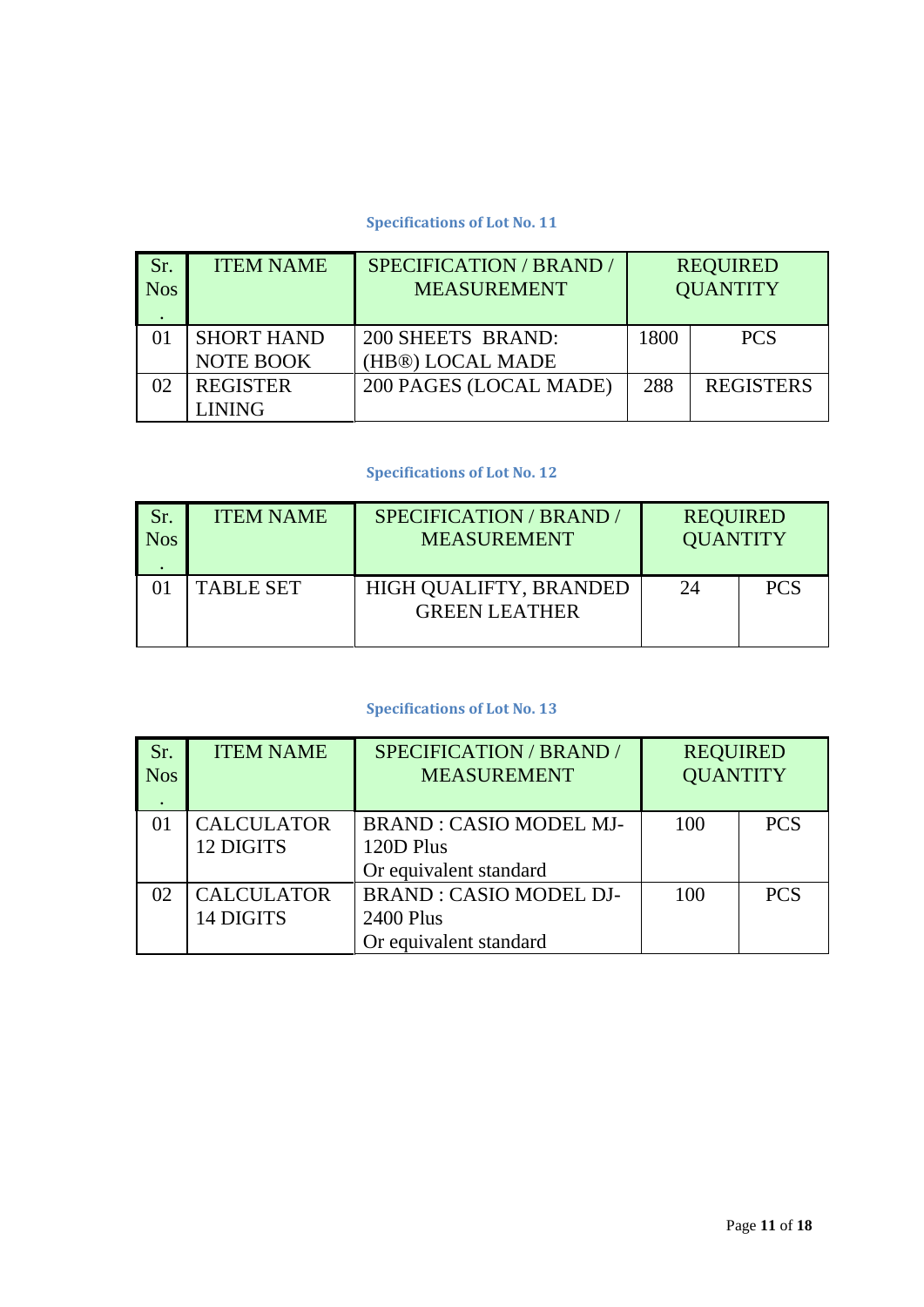## <span id="page-11-0"></span>**6. SAMPLE OF FINANCIAL PROPOSAL**

**Bidders are advised to submit separate financial proposal of each Lot**. Bidders can apply for one and/ or more and/ or all lots. Bidders are advised to quote for all items of a particular lot otherwise bid will be rejected. Bid Security may be submitted for 2% of total amount of all quoted items. Separate Financial Proposal for each lot should be submitted.

| <b>Name of Items</b> | <b>GST</b><br>Rs. | Unit Price without Quantity | <b>Amount Rs.</b> |
|----------------------|-------------------|-----------------------------|-------------------|
|                      |                   |                             |                   |
|                      |                   |                             |                   |
|                      |                   |                             |                   |

#### **Financial Proposal for Lot No. \_\_\_\_\_\_\_\_\_\_\_\_**

### <span id="page-11-1"></span>**7. Terms & Conditions:**

- 1. **Bidding Method**: Single Stage-One Envelope method will be adopted for bidding process as per SPPRA Rules.
- 2. **Validity Period:** The procurement contract will be awarded within bid **validity period i.e. 90 days** as per SPRRA Rules.
- 3. **Receiving/Acceptance of Purchase Order:** The vendor will sign the copy of the Purchase Order as acknowledgement.
- 4. **Time of Delivery of Good:** The delivery should be made by the supplier at the store of High Court of Sindh, Principal Seat, Karachi, as per purchase order.
- 5. **Delayed Delivery:** 1% penalty of the total amount will be imposed per day for which the company/firm/agency failed to deliver within the delivery/execution period.
- 6. **Inspection:** Physical inspection will be carried out by the Store Supervisor of this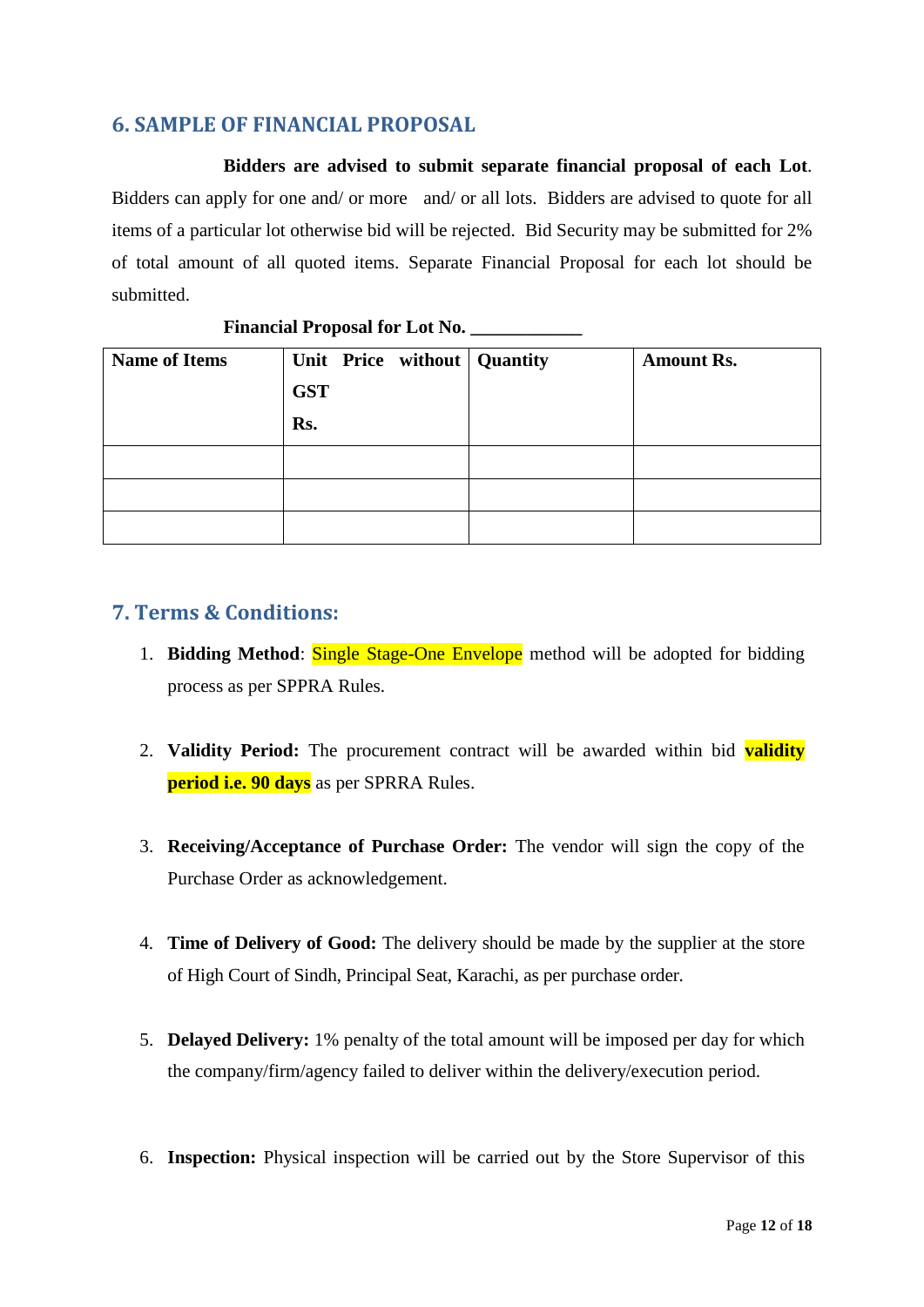Court. Ordered material is subject to final inspection at the time of delivery.

- 7. **Quantity Delivered:** Competent Authority reserves the right to increase/decrease the quantity as per requirement and availability of funds, as per rules.
- 8. **Payment Term:** Payment shall not be made in advance and against partial deliveries.
- 9. **Condition of Goods**: All items must meet in all respects with the specifications & conditions of the Order and must be in good condition & conform to the best industrial quality standards; otherwise they will be liable to be rejected as per rules.
- 10. **Rejection of Goods:** We reserve the right to cancel any or all the items if material is not in accordance with our specification or if the delivery is delayed.
- 11. **Disclosure of Confidential Script/Material:** All rights reserve with the SHC and no information either in written/electronic media/copying form should be disseminated without the permission of the authority.
- 12. **Bid Security:** All bids must be accompanied by an earnest money/ security of **2% of total bid amount**. The bid security of unsuccessful bidder will be released by SHC after award of work or after expiry of bid validity period as per rules whereas the bid security money of successful bidder will be released after completion of work/ or submission of performance security, as per rules.
- 13. **Resolution of Differences:** In case of any difference or dispute arises between the parties, the same shall be dealt with as per rules.
- 14. **Rules, Regulations & Policies:** All rules, regulations and policies will be governed in accordance to the SPPRA.
- 15. **Rights:** SHC reserve the right to accept or reject any or all tender(s) or terminate proceedings at any stage in accordance to the rules & regulations framed by SPPRA.
- 16. **Mistakes in Calculation:** The contractor/ supplier will be liable for any mistakes in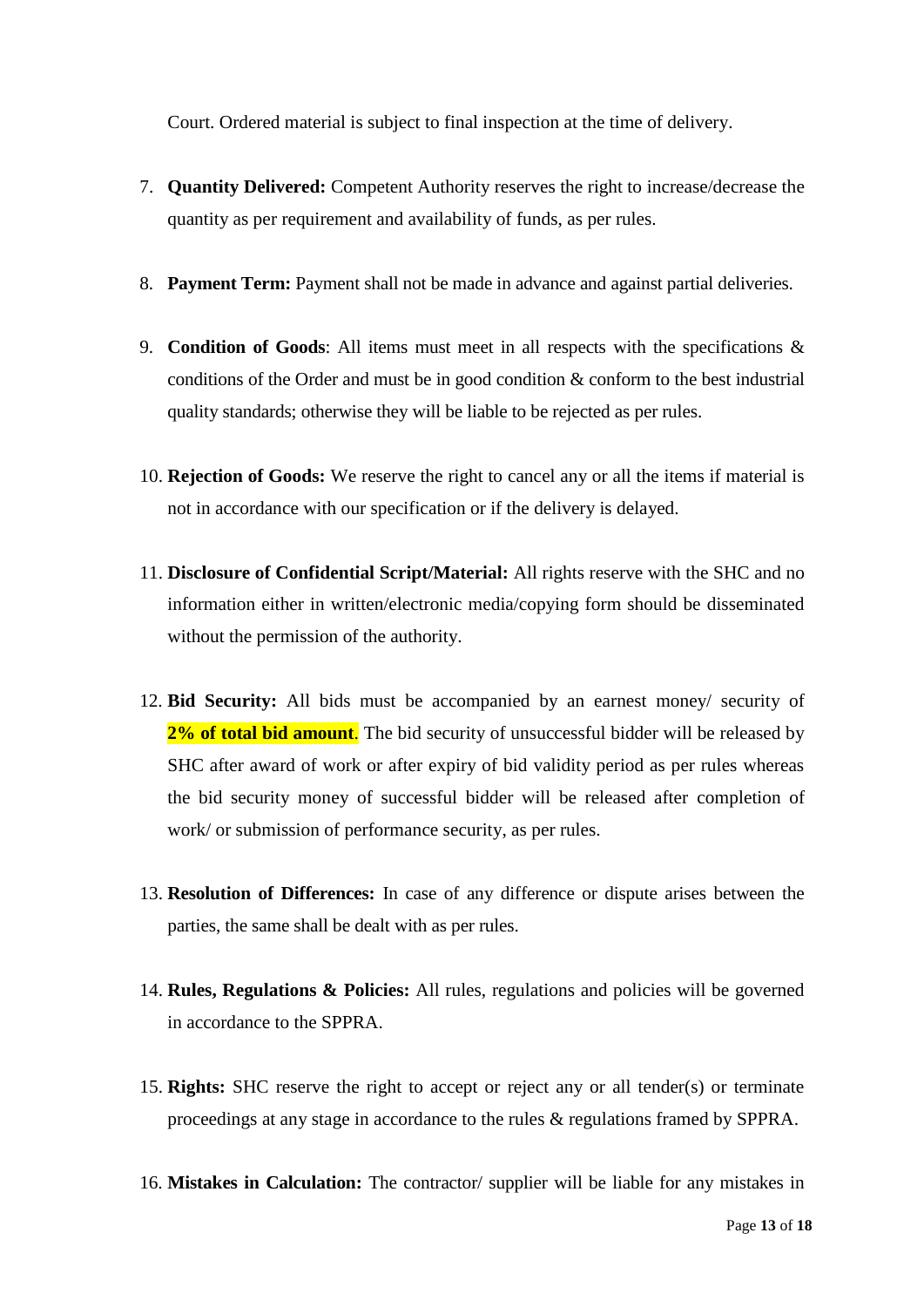calculation of price/ rate and amount and shall be liable to suffer the loss arises at any stage of contract, due to mistakes in calculation or tax rates.

- 17. **Government tax(es), levi(es) and charges(s)**: All Government taxes (including Income tax and stamp duty), levies and charges will be charged as per applicable rates / denomination of Purchase / Work Order.
- 18. **Stamp Duty**: Stamp duty will be levied as per rules.
- 19. **Other**: SSPRA Rules will be followed for all other terms and conditions not specified/ mentioned/ ambiguous in this tender document. Kindly read SPPRA Rules available on [www.spprasindh.gov.pk](http://www.spprasindh.gov.pk/) for further details.

It is hereby certified that the terms and conditions have been read, agreed upon and signed. **Name:**

| Name:               |  |
|---------------------|--|
|                     |  |
| <b>Designation:</b> |  |
|                     |  |
| Signature & stamp   |  |
| <b>Cell No</b>      |  |

It is hereby certified that the terms and conditions have been read, agreed upon and signed.

| M/s.                   |  |
|------------------------|--|
|                        |  |
| Year of Establishment  |  |
|                        |  |
| Name of contact Person |  |
|                        |  |
| Address                |  |
|                        |  |
|                        |  |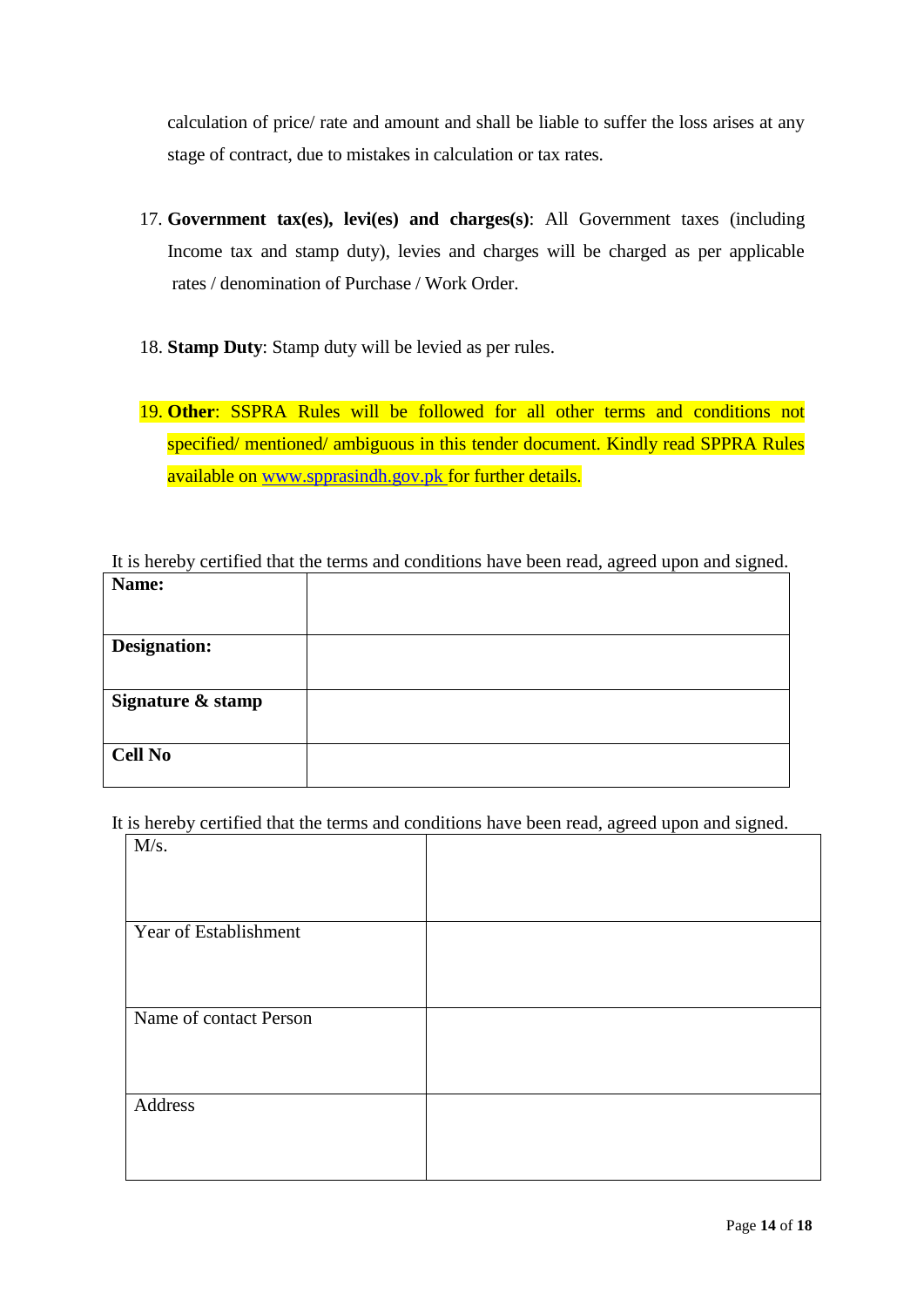| Sales Tax Registration No. |  |
|----------------------------|--|
|                            |  |
|                            |  |
| National Tax No.           |  |
|                            |  |
|                            |  |
| Mobile No.                 |  |
|                            |  |
|                            |  |
| Telephone No.              |  |
|                            |  |
|                            |  |
| Fax No.                    |  |
|                            |  |
|                            |  |
| E-mail                     |  |
|                            |  |
|                            |  |
| Banker's Name and Contact  |  |
| Details                    |  |
|                            |  |
|                            |  |
|                            |  |

**Stamp & Signature**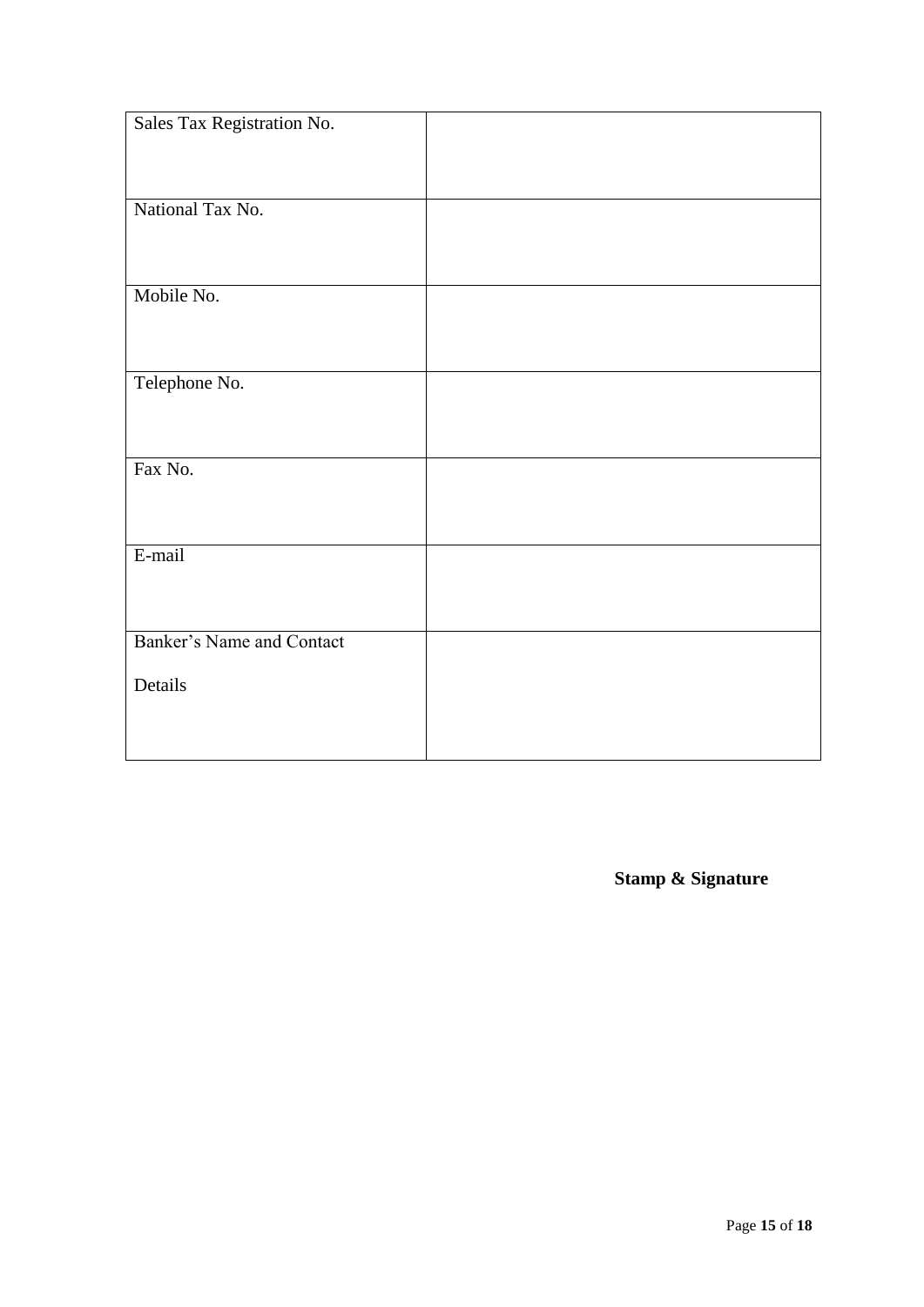## <span id="page-15-0"></span>**8. Documents Check List**

| S.No           | <b>Description</b>                                     | Yes/No |
|----------------|--------------------------------------------------------|--------|
| $\mathbf{1}$   | <b>Company Profile</b>                                 |        |
| 2              | Copies of relevant Tax Registration                    |        |
| $\overline{3}$ | <b>Copies of Purchase Orders</b>                       |        |
| $\overline{4}$ | Undertaking on judicial stamp paper                    |        |
| 5              | Financial Statements / Bank Statements                 |        |
| 6              | <b>Bid Security</b>                                    |        |
| $\overline{7}$ | Samples have been inspected at the store of Sindh High |        |
|                | Court                                                  |        |

All the above mentioned documents/ requirements have been furnished.

| Name:             |  |
|-------------------|--|
|                   |  |
|                   |  |
| Designation:      |  |
|                   |  |
|                   |  |
| Signature & stamp |  |
|                   |  |
|                   |  |
|                   |  |
| <b>Cell No</b>    |  |
|                   |  |
|                   |  |
|                   |  |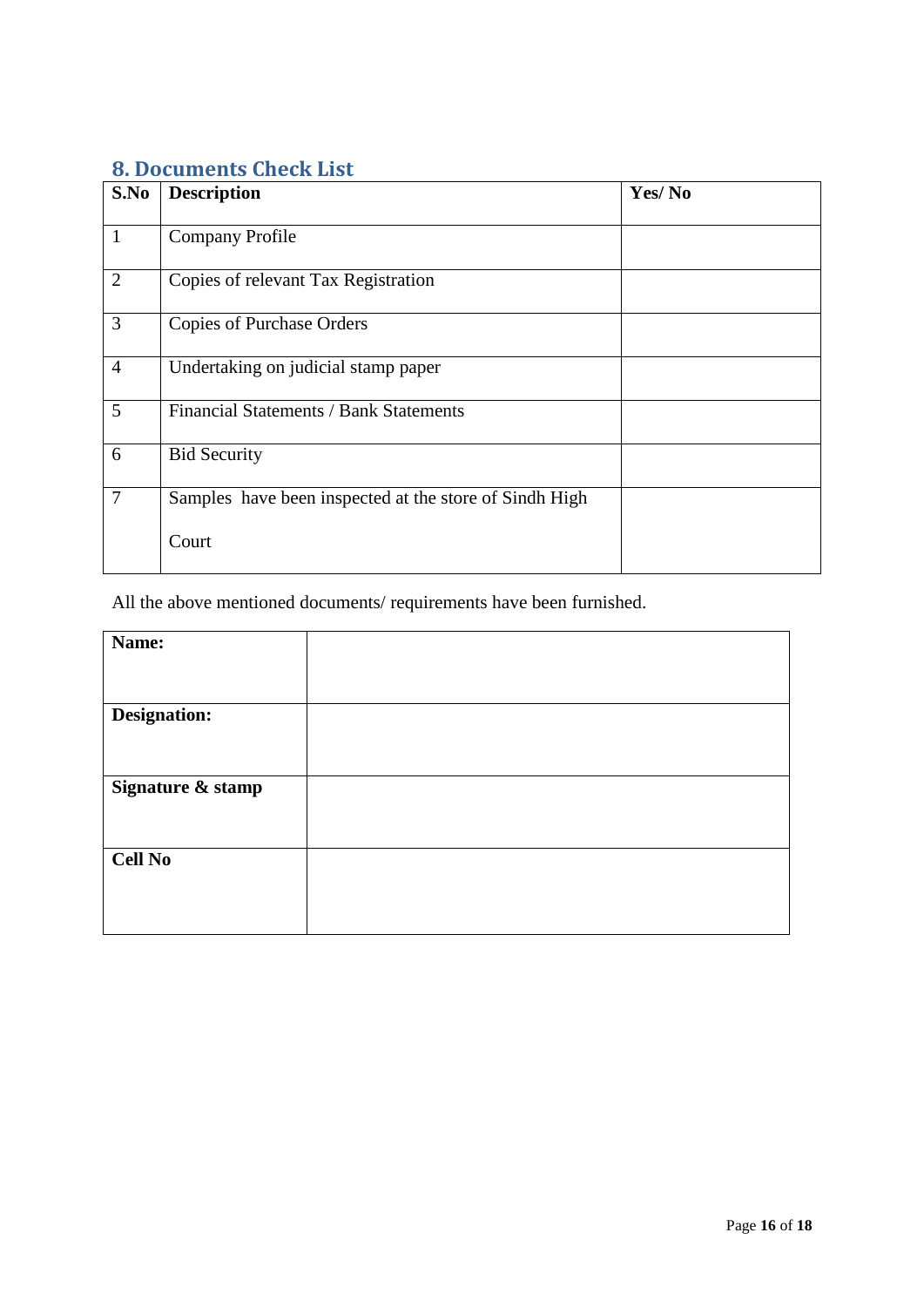### <span id="page-16-0"></span>**9. Sample of Proposal Submission Form:**

To be printed on the letter head of firm.

Tender Reference No. 2008 and the Dated

Name of Contract:

The Learned Registrar, Sindh High Court, Karachi.

Dear Sir,

We, the undersigned, offer to provide our services for "\_\_\_\_\_\_\_\_\_\_\_\_\_\_\_\_\_", as a Bid, sealed in an envelope.

We understand you are not bound to accept any Proposal you receive and reserves the right to accept or reject any offer and to annul the bidding process and reject all proposals without assigning any reason or having to owe any explanation whatsoever.

The decision of Purchase Committee shall be final and cannot be challenged on any ground at any forum and the Purchase Committee will not be liable for any loss or damage to any party acting in reliance thereon.

Sincerely,

Name Designation, Name of Company Dated:

### <span id="page-16-1"></span>**10. Sample of Articles of Agreement:**

**This Agreement** made this day of 2019, by and between the Sindh High Court, Karachi, Sindh, including his successors in office and Assignees / Agents, acting through the learned Registrar, hereinafter called the "**SHC**", of the one part,

**And** M/s 100 at  $\frac{M}{s}$  100 at  $\frac{M}{s}$  100 at  $\frac{M}{s}$ hereinafter called the "**Contractor**" which expression shall include their successors, legal representatives of the second part.

Whereas the **SHC** requires supply of **\_\_\_\_\_\_\_\_\_\_\_\_\_\_\_\_\_\_\_\_\_\_\_\_\_\_\_\_\_\_\_\_** and whereas the **Contractor** has agreed to supply, the said items valued at **Rs.\_\_\_\_\_\_\_\_\_\_\_\_\_** and words (\_\_\_\_\_\_\_\_\_\_\_\_\_\_\_\_\_\_\_\_\_\_\_\_\_\_\_\_\_\_\_\_\_\_\_\_\_\_\_) as per Purchase Orders, subject to the terms and conditions set forth, hereinafter, which have been accepted by the **Contractor**.

#### **Now this Agreement witnesses as follows:**

- 1. In this agreement words and expressions shall have the same meanings as are respectively assigned to them in the **Conditions of Contract** hereinafter referred to.
- 2. The following documents which, for the purpose of identification, have been signed by \_\_\_\_\_\_\_\_\_\_\_\_\_\_\_\_\_\_\_\_\_\_\_\_\_\_ on behalf of the **Contractor,** and by the learned Registrar on behalf of the **SHC**, all of (name and designation of the authorized person)

Which shall be deemed to form and be read and construed as a part of this **Agreement** viz.